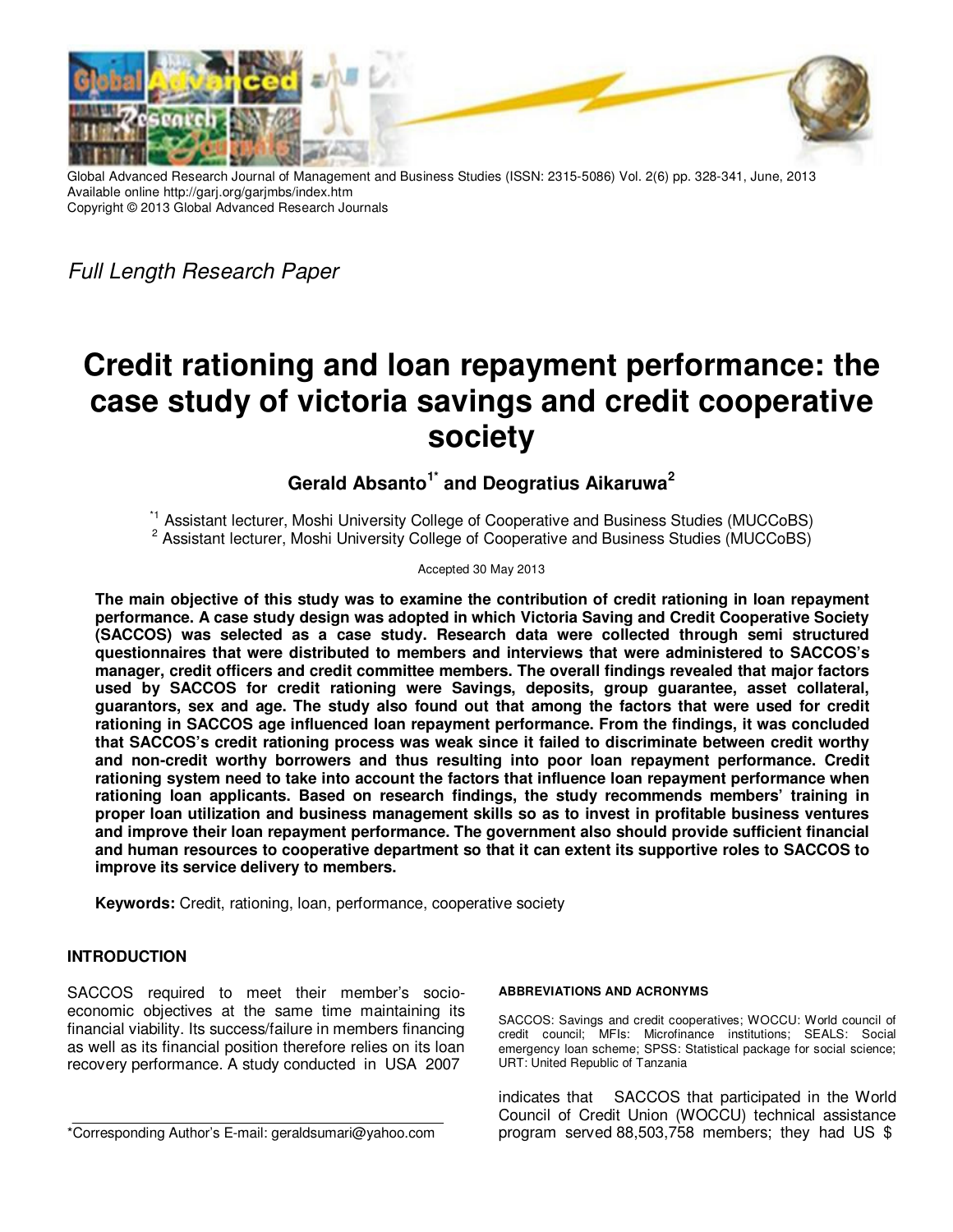646,819,707,715 in savings account and US \$ 538,602,825,361 outstanding in loans (CGAP 2009). A total of 4631 out of 8269 SACCOS equal to 56% failed and its sustainability and profitability were affected with loan delinquency and defaults from borrowers. They could not withstand the combined pressure of rising interest costs on their deposits as well as their huge investment into old fixed-rate and low-yielding mortgage. Their profits plummeted and eventually turned into substantial losses (Kaleshu 2006). In Africa context, the problem of loan delinquency and defaults in SACCOS has a long history. Studies conducted by United States Agency for International Development (USAID) in 18 Uganda's SACCOS revealed that Uganda's SACCOS had weak financial system for screening credit worthy borrowers as well as tracking delinquent loans at loan officer level, aging arrears at the management level and authorisation bad debt write –off at the board level (USAID 2006). In Tanzanian context, we have experienced SACCOS institutions being formed, growing, thriving and then collapsing (ACOSCA 2000). According to the Ministry of Agriculture, Food Security and cooperatives (2008) shows that by December 2008, there were 5,230 registered SACCOS in Tanzania serving 773,172 members with savings worth Tshs 119,512,546,118.00, shares of Tshs 30,020,952,124.00, loans issued were Tshs 354,670.593.368.00 and loans outstanding were Tshs 136,964,269,717.00. It has also been recognized that some of these SACCOS were weak in credit rationing and in making follow up on loan repayment at the right time especially those in rural areas, thus resulting into loan delinquency and hence affecting profitability and sustainability of SACCOS (ICA 2001. The default problem mentioned above leads us to pose the question of whether the SACCOS's screening criteria are efficient in screening credit worthy borrowers as well as in determining the appropriate loan size, terms and conditions that takes into account the repayment capacity of the borrower. It also necessitates the need for making an empirical investigation on the factors behind the default problem so that the lending unit in SACCOS could make an appropriate precaution in its lending decision as well as revise its screening criteria in order for potentially credit worthy borrowers not to be rationed wrongly, to ensure that organization's finance are utilized productively.

## **Statement of the research problem**

SACCOS help those who have been excluded from accessing financial services from formal financial institutions and also contribute to reduce negative impacts of local money lenders in the areas where they operate.

Although the performance of SACCOS in Tanzania has been impressive since their establishment, they

are experiencing default problems as can be observed in their declining repayment rates, as indicated in the previous section. Hunte (1996) argues that default problems destroy lending capacity as the flow of repayment declines, transforming lenders into welfare agencies, instead of a viable financial institution. He also adds that default problems incorrectly penalize creditworthy borrowers whenever the screening mechanism is not efficient.

Arene (1992) argues that, whether default is random and influenced by erratic behavior or whether it is influenced by certain factors in a specific situation, there is a need for an empirical investigation so that the findings can be used by micro financing institutions to manipulate their credit programs for the better.

This study attempted to analyze the impact of loan screening mechanism on loan repayment performance by taking the case of Victoria SACCOS operating in Mwanza District.

## **Objective of the study**

#### **General objective**

The general objective of the study was to assess the contribution of credit rationing on loan repayment performance.

## **Specific objectives**

The study pursued the following specific objectives:-

1. To identify the major factors used as a means of credit screening in SACCOS.

2. To study whether the factors used for credit screening also influence loan repayment.

## **Research questions**

This research paper tackled the problems by addressing the following questions:

1. What are the major factors used as a means of credit screening?

2. Are the factors used for credit rationing in Victoria SACCOS influence loan repayment?

## **Significance of the study**

The research output will be helpful for Victoria SACCOS and other SACCOS to evaluate its screening criteria and revise it accordingly in favor of credit worthy borrowers so as to alleviate loan repayment constraints.

Research findings will also help SACCOS to identify the major characteristics that distinguish credit worthy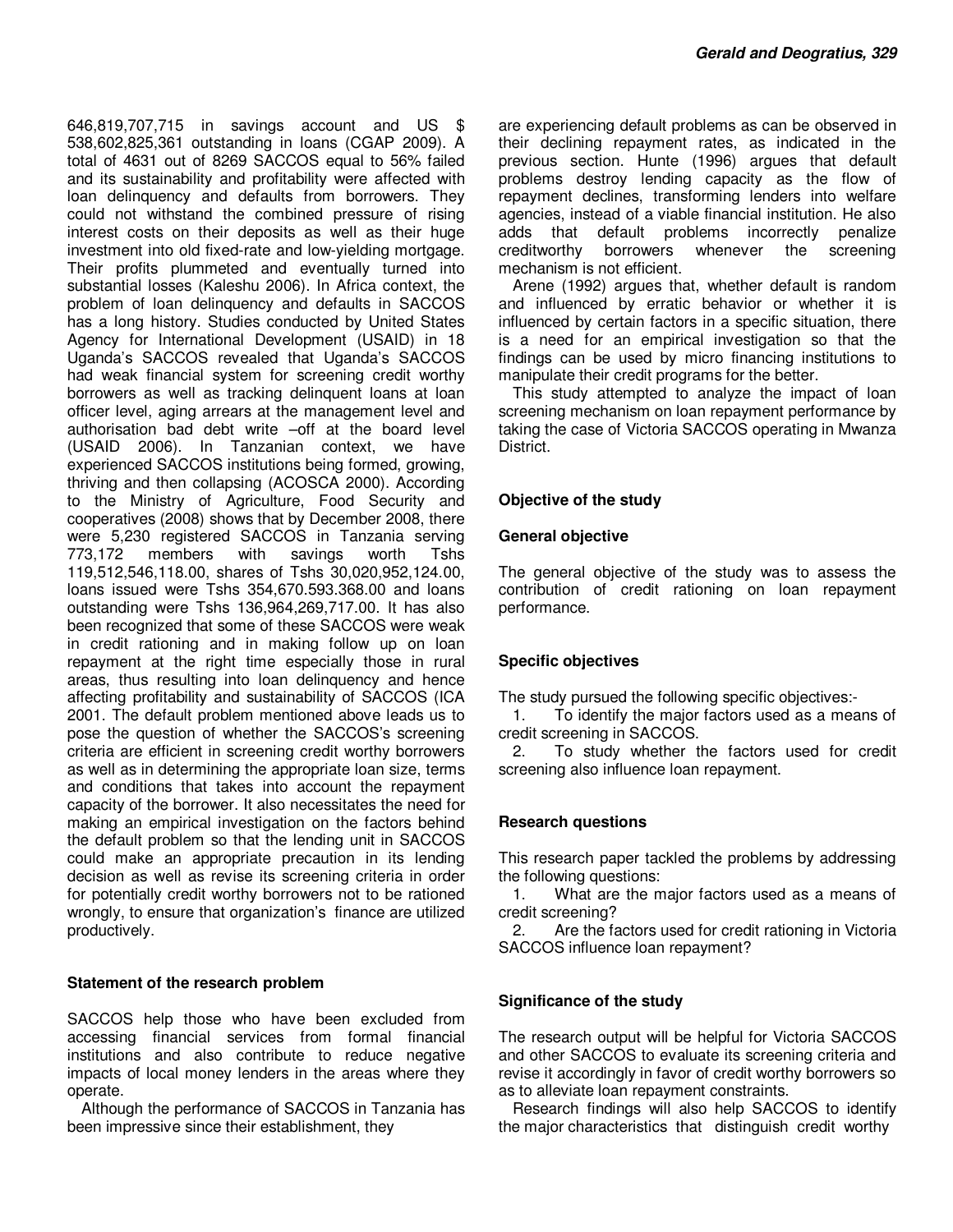borrowers and defaulters so that it could act accordingly for future screening purpose. Moreover, an analysis of factors affecting loan repayment performance of SACCOS's borrowers would help policy makers to formulate successful credit policies and programmes that enable them to allocate scarce financial resources to the development of basic sectors of the economy.

## **Literature review**

## **Definition of key Concepts**

1. Credit rationing: Credit rationing is broadly defined as a situation where the demands for loans exceed the supply of loans at the going interest rate. Different types of credit rationing have been examined in the literature.

Padmanabhan, (1981) saw it from the angle of loan size where borrowers receive a lesser amount of loan than they requested at a given loan rate. Credit rationing as defined by Jaffee (1971) as the difference between the quantity of loans demanded and loans supplied at the ruling interest rate.

Jaffe and Stiglitz (1990) further broadened the classification and identified three types credit rationing. These are; a) A situation where a borrower may receive a loan of smaller amount than desired; b) A situation where some individuals cannot borrow at the interest rate they consider appropriate based on what they perceive to be their probability of default and c) A situation where a borrower may be denied credit, when a lender thinks of not being able to obtain its required return at any interest rate.

The concept that will be addressed in this study is the first type of rationing where a borrower receives a loan of smaller amount than desired.

2. Credit: The terms loan and credit are used interchangeably. The study adopts the credit definition of Aryeetey (1995) who defined credit as an arrangement in which a lender gives money to a borrower, and the borrower agrees to repay the money, usually along with interest, at some future point(s) in time.

He also adds that, there is a predetermined time for repaying a loan, and generally the lender has to bear the risk that the borrower may not repay a loan.

3. Credit default: The study adopts the definition of Abel and Eberly (2004) who defined credit default as the failure of the borrower to repay loan in accordance with the terms of the lender.

## **The need for credit rationing**

Lending institutions are faced with four major problems in the course of undertaking credit activity: a) to ascertain what kind of risk the potential borrower is (adverse

selection), b) to make sure the borrower will utilize the loan properly once made, so that he will be able to repay it (moral hazard), c) to learn how the project really did in case the borrower declares his inability to repay and d) to find methods to force the borrower to repay the loan if the borrower is reluctant to do so (enforcement). (Ghatak and Guinnane, 1999).

The key elements of effective credit management therefore are well developed credit policies and procedures; strong portfolio management; effective credit controls and the most crucial of all, a well trained staff that are qualified to implement the system (Vigano, 1993).

## **Loan repayment performance**

Arene (1992) outlines the main factors that determine loan repayment performance as loan size, enterprise size, income, age, number of years of business experience, distance between home and source of loan, education, household size, adoption of innovations, and credit needs.

Von Pischke (1980) identified two problems as major causes of poor loan recovery performance: credit project design problems and credit project implementation problems.

Credit project design problems include debt versus equity, realism versus aspiration (how realistic the projection of the project designer is), expected value versus dispersion (detailed consideration of the variety of results which occur in the field), book keeping convenience versus borrower cash flow patterns, collection mechanism, institutional scope or range of services offered and interest rates. Credit project implementation problems include low service levels, coordination, access (i.e. information problem and lack of decision making experience in lending to specific target groups) and financial recording (ibid)

The findings above revealed that the probability of loan repayment depends on the borrowers' specific characteristics (i.e. age, education, experience, sex, household size, loan utilization), loan contract terms (i.e. repayment installment, collateral, frequency of maturity, grace period, loan volume, interest rate, number of disbursement) and other factors such as political influence, technical advice, level of social cohesion (for micro enterprises).

## **Theoretical perspectives on loan default problems**

There are several factors that have been attributed to the high default rates in saving and credit institutions. At one hand, there are those who argue that characteristics of small-scale enterprises make the cost of administering credit very high compared to the return on the loans.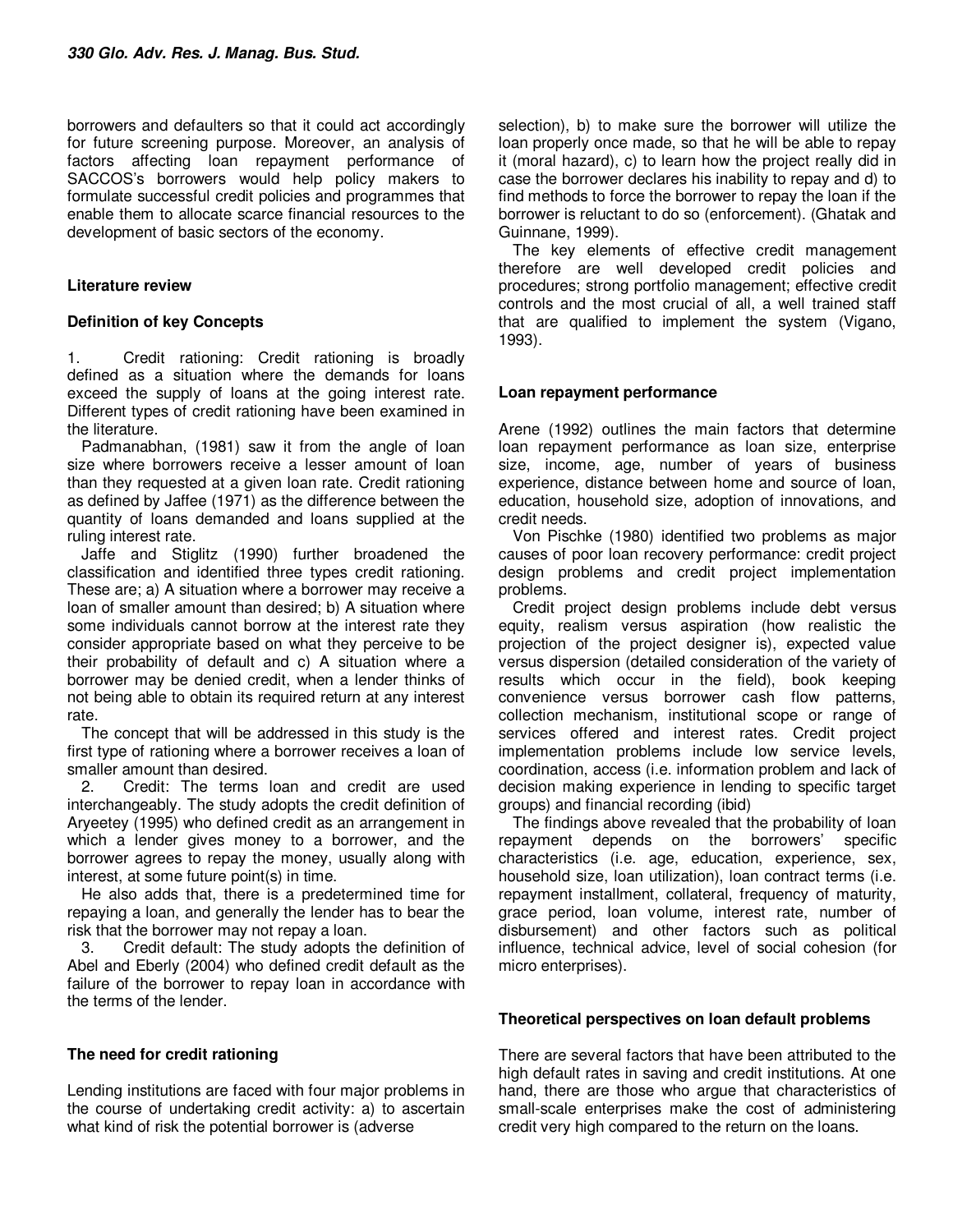

**Figure 2.1**: Proposed conceptual model: The impact of credit rationing on loan Repayment **Source:** Researcher's Model (2012)

Small scale enterprises possess shallow management, often with little experience and training; they are usually undiversified, one product firms, they are sometimes new businesses with little track record, and poor financial recording; they may have a new unproven product; they have little to offer by way of security to a lender; they may be reluctant to raise outside equity capital for reasons of expense, loss of control and increased disclosure requirements.

These characteristics of small-scale enterprises provide little incentive for any aggressive loan recovery mechanisms (Beker and Dia, 1987).

On the other hand, there are those who argue that the failure of lending agencies in playing their roles in loan disbursement and recovery process is a major contribution to loan default (Vigano, 1993).

Different authors recommend tackling the problems raised on the side of borrowers, lending institutions and government as solution to the default problem attributed to small-scale enterprises in developing countries (Stiglitz and Weiss, 1981).

This study also attempts to address the issue of loan default problems in terms of a lending institution to ascertain the efficiency and effectiveness of credit screening mechanism to ensure timely loan repayment at Victoria SACCOS.

## **Credit rationing in SACCOS**

SACCOS in Tanzania are regulated by the Cooperative societies act number 20 of 2003.The act provides guidance for the formation, constitution, registration and operation of cooperative societies and for other matters incidental to or otherwise connected with those purposes (URT, 2004) . According to section 69(1) (e) of the Cooperative Societies Act, the funds of a registered society including SACCOS includes savings and deposits collected from its members. The savings and deposits are ultimately returned to members in terms of loans. According to section 71(1), SACCOS are allowed to issue loans only to its members (ibid).

The cooperative societies rules, 2004 (made from Cooperative Societies Act 2003) provides general guidelines criteria for credit rationing in SACCOS. However the credit committee members are given the mandatory to set specific credit rationing criteria for loans in their particular SACCOS (URT, 2004)

According to section 88 of the Cooperatives Societies Rules 2004, the set out criteria for credit rationing in SACCOS are; loan purpose, security, character, financial conditions and guarantor (ibid).

## **Conceptual framework and research model**

Figure 2.1 illustrates the impact of credit rationing on loan repayment. Credit rationing criteria (Asset collateral ,Guarantors ,Group guarantees, savings, deposits) and the factors that affect loan repayment(loan size, enterprise size, income, age, number of years of business experience, distance between home and source of loan, education, household size, adoption of innovations, and credit needs) as independent variables, affects loan repayment performance as a dependent variable. Improved loan repayment performance is hypothesized o lead into the sustainable lending institution that covers both financial and operational cost and thus depends on repaid loan to offer credits sustainably.

## **Empirical literature**

Hunte (1996) examined the credit rationing technology of lenders and the repayment behavior of borrowers at a rural financial institution based on 504 sample observations.

Loan rationing equation and loan repayment equations estimated employing tobit model using survey data at Guyana Cooperative Agricultural and Industrial Development Bank revealed that only 33% of the criteria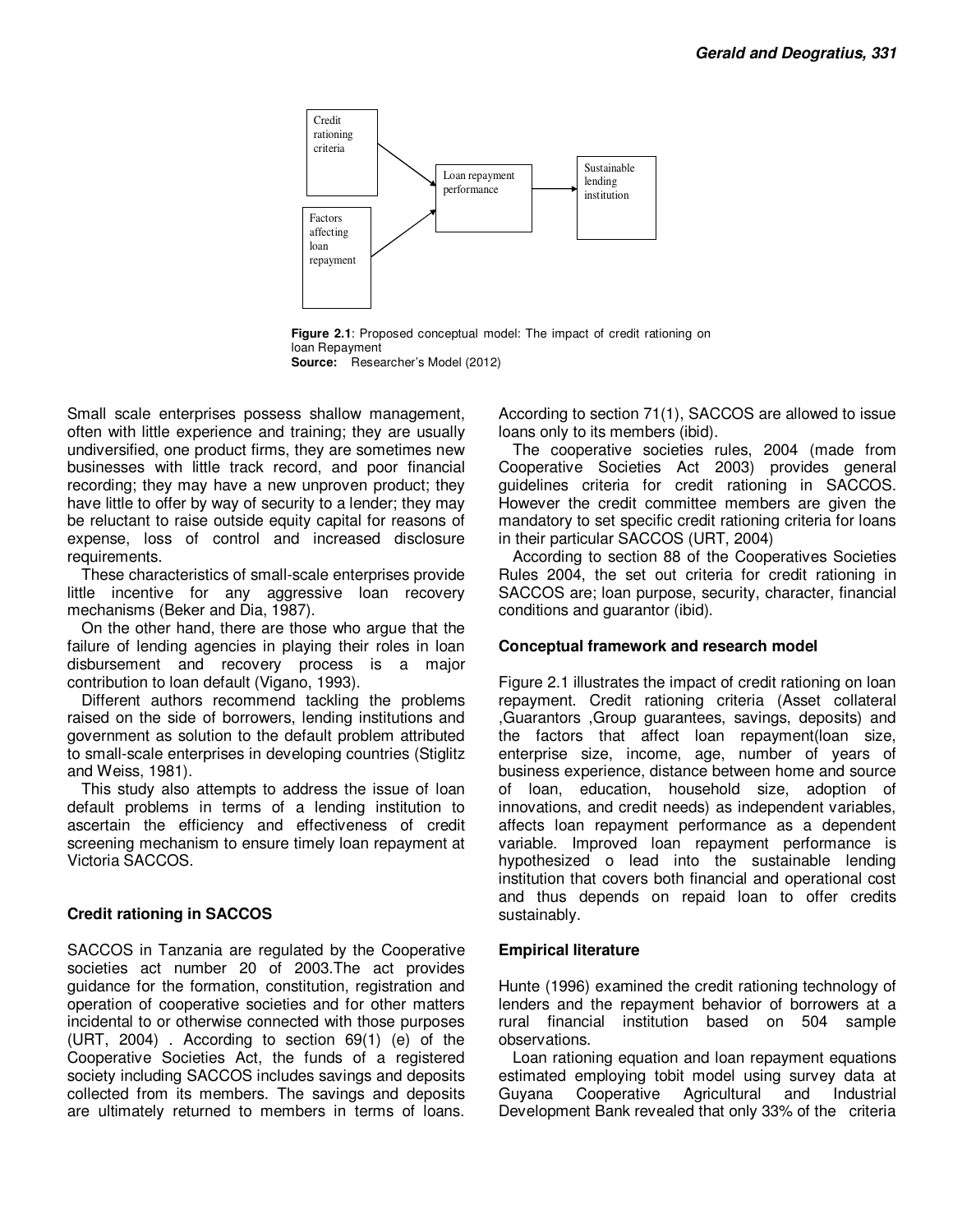utilized identified credit worthy borrowers implying that the screening technology was not efficient and needed to be repaired. The results also indicated that tightening the loan contract terms by reducing the grace period on loans and rejecting applications which had long processing times enhanced the pool of credit worthy borrowers. Female borrowers were also not rationed differently than male borrowers, nor were they worse re-payers than male borrowers (i.e. the variable sex was insignificant in both equations), but wealthy borrowers were bad credit risks as their repayment performance were poor. In general, the study showed that only four out of twelve explanatory variables (fishing, males in food crops and livestock, credit experience and sugar cane) enhance creditworthiness, while other variables especially grace period, delays, and joint borrowers contribute significantly to the default problem.

A study made on loan repayment determinants under the Social Emergency Loan Scheme (SEALS) in Nigeria by Njoku and Odii (1991) employing multiple regression model based on 300 sample beneficiaries (9.3% of the total population) indicated that poor loan repayment performance was due to late release of loan funds, cumbersome loan application and disbursement procedures and emphasis on political considerations in loan approvals.

In Ethiopia an econometric estimation was conducted by Mengistu (1997) based on survey data, on the determinants of loan repayment performance and efficacy of screening mechanism in urban Ethiopia, taking the case of Awassa and Bahir Dar towns. The estimation result using binomial probit model revealed that for Awassa, the number of persons employed and weekly installment repayment period are significantly and positively related with repaying loan in full while loan diversion is significantly and negatively related. In terms of the probability of falling in either of the groups, it was found that there was 53% probability of repaying loan in full. In the case of Bahir Dar, loan expectation and number of workers employed had a positive relation with full loan repayment while loan diversion and availability of other sources of credit have a negative impact. The predicted probability of full loan repayment in this case was 78%. He employed 352 sample beneficiaries for the case of Awassa and 409 for Bahir Dar.

Concerning the Loan Rationing Mechanism, for the case of Awassa, seven out of nine variables were statistically significant. Loan size, supervision visits, weekly repayment period and loan diversion were positively related with loan rationing ratio. In the case of Bahir Dar, loan size, expectation for another loan and availability of other credit sources were positively related with loan rationing ratio while number of workers employed, supervision visits and loan diversion had negative impact.

The results from the two equations implies that for the case of Awassa, literate and aged borrowers were

incorrectly rationed despite being good payers while loan diverters and large loan applicants were not rationed but they were actually non-creditworthy borrowers.

## **RESEARCH METHODOLOGY**

## **Study area and justification**

The study was conducted at Victoria SACCOS Ltd located in Mwanza Municipal. Victoria SACCOS is among the prosperous saving and credit institution in the District in terms of members, profit, lending experience and loan portfolio management. However, the SACCOS was experiencing loan default problems. The SACCOS was preferred since it offers loans to individual members who are self employed in formal and informal sectors whose loan repayments comes from undertaken projects other than monthly salary from formal employment. In this regard, SACCOS's management is motivated to assess the borrowers effectively to ensure timely repayment. SACCOS that offer loans to members who have formal employment, their loan repayment mainly depends on their salary and not from the undertaken project and thus they were not suitable for the study.

## **Research design**

The study adopted the case study design whereby Victoria SACCOS was used as a case study. A case study was adopted since the study aimed at an in-depth and comprehensive study of credit rationing and loan repayment performance variables in a SACCOS.

## **Research sampling plan**

## **Population of the study**

Population of the study comprised of two (2) Credit officers, three (3) credit committee members, a SACCOS manager and one hundred and fifty (150) SACCOS members who had borrowed from the SACCOS whose repayment periods were due.

## **Sample size**

The study sample size comprised of the SACCOS manager, 2 credit officers, 3 credit committee members who were selected purposively and 81 borrowers who were selected by a means of stratified sampling. The sample size adopted was due to scatteredness of members and limited resources. Some researchers had employed similar sample size in similar studies. For example, Okorie (1986) provided empirical evidence and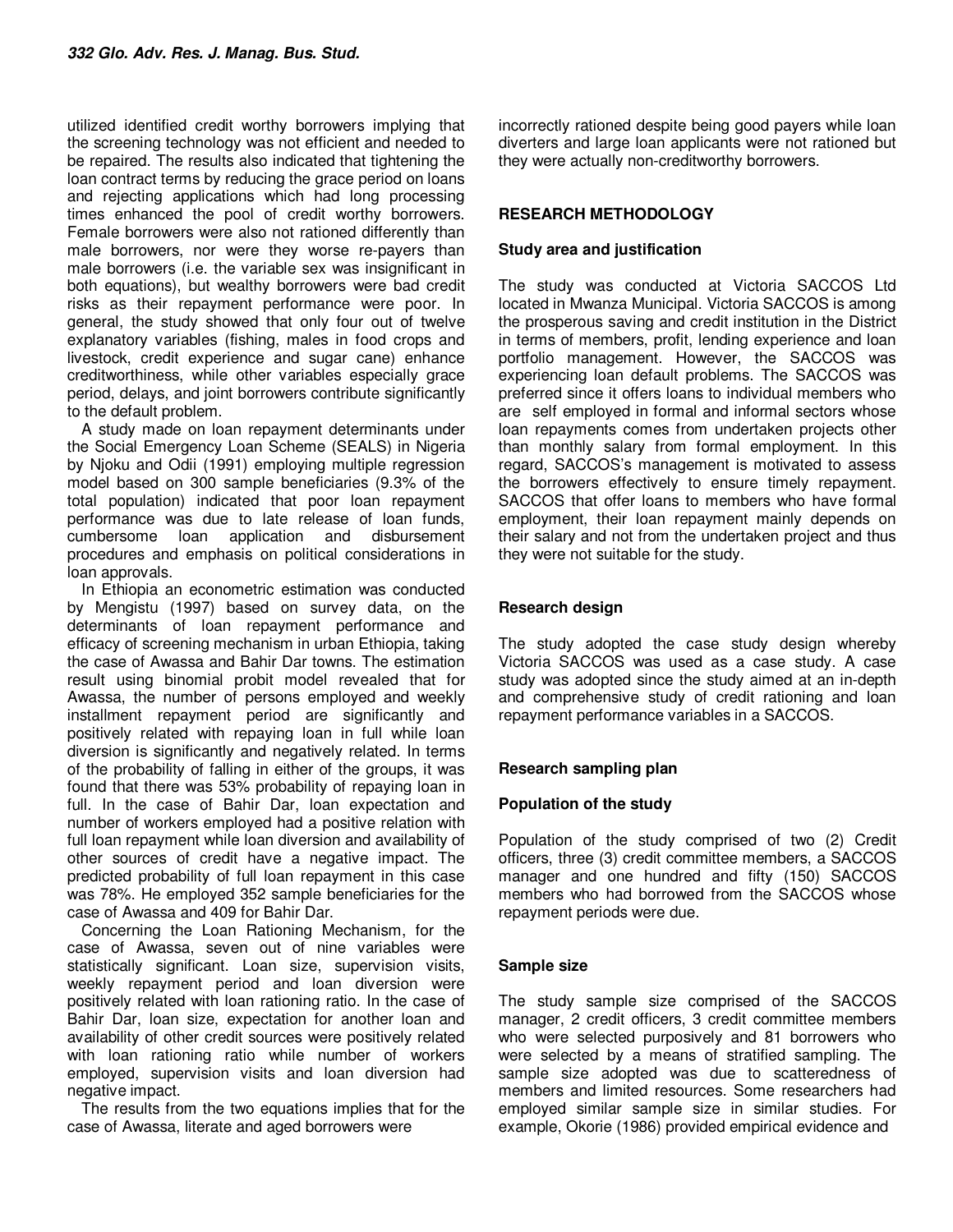quantification of the extent to which some factors influence loan repayment among smallholder farmers in developing countries with particular reference to Ondo state small holders in Nigeria based on 54 sample small holder farmers.

#### **Sampling techniques**

The study adopted stratified simple random sampling and purposive/judgmental sampling to select study respondents.

#### **Stratified sampling**

Simple random sampling method was used to get borrowers from SACCOS. From the SACCOS's loan register, borrowers were divided in five sub-groups according to their economic activities such as farming, animal husbandry, housing, education and small business.

A simple random sampling was then applied to these sub-groups to obtain a total of 20 borrowers from each sub-group making a sample of 100 borrowers though only 81 borrowers returned dully filled questionnaires.

#### **Purposive or judgmental sampling**

Purposive selection aided the researcher to select all SACCOS's officers who were directly involved in credit management who were SACCOS's manager, credit officers and credit committee members. These respondents were purposively selected since they were involved in day to day credit processing, screening and delivery and thus researcher believed they had pertinent loan information.

## **DATA COLLECTION METHODS/TECHNIQUES**

In this study, data collection methods were done through interviews, questionnaires and documentary sources. Two sets of data were employed for the empirical analyses, primary and secondary data.

The primary data were collected through field questionnaire administration and interview while the secondary data were obtained from SACCOS's documents.

#### **Interview**

This technique was used to interview the SACCOS manager, three credit committee members and the loan officers. Information collected from these officials

included; Credit information of the enterprise such as loan amount, loan requested, approved and disbursed. Other information included, repayment period, number of disbursement installments, collateral coverage, loan demand and grace period. Also, information regarding type of collateral, borrower's assessment criteria, loan size, number of borrowers and the degree of economic diversification as proxy by number of economic activities and loan portfolio information were collected through interview.

#### **Questionnaires**

A set of questionnaires were administered to selected 81 borrowers whose repayment period had matured.

Information collected through questionnaire included: borrower's characteristics such as age, sex, marital status, level of education, household size, business experience, loan utilization and implementation of the project as well as information on income sources for loan repayment.

#### **Documentaries review**

Secondary data for the study were collected from various sources which included audited financial reports which were Profit and loss account and balance sheet, SACCOS's loan portfolio report, loan performance reports, internal monthly financial statements and SACCOS's Credit policy. The secondary data were solicited from the audited financial statements for the past five years that were 2006/2007, 2007/2008, 2008/2009, 2009/2010 and 2010/2011.

The above mentioned documents contained pertinent information regarding loans issuing criteria, loan repayment performance status, loan repayment period for each borrower, borrower's name, loan purpose and collateral requirements.

The documents also revealed the total loan applied by members and the total loan issued to members.

## **Data analysis and presentation**

Qualitative and quantitative data were collected. Both types of data were analysed by means of Statistical Package for Social Science Software (SPSS). Qualitative data were analysed descriptively to give clear interpretation and they were analysed and presented in forms of tables, figures, and graphs.

## **Scope and limitation of the study**

There are a lot of problems facing SACCOS in Tanzania regarding the general management, operations and credit management just to mention a few.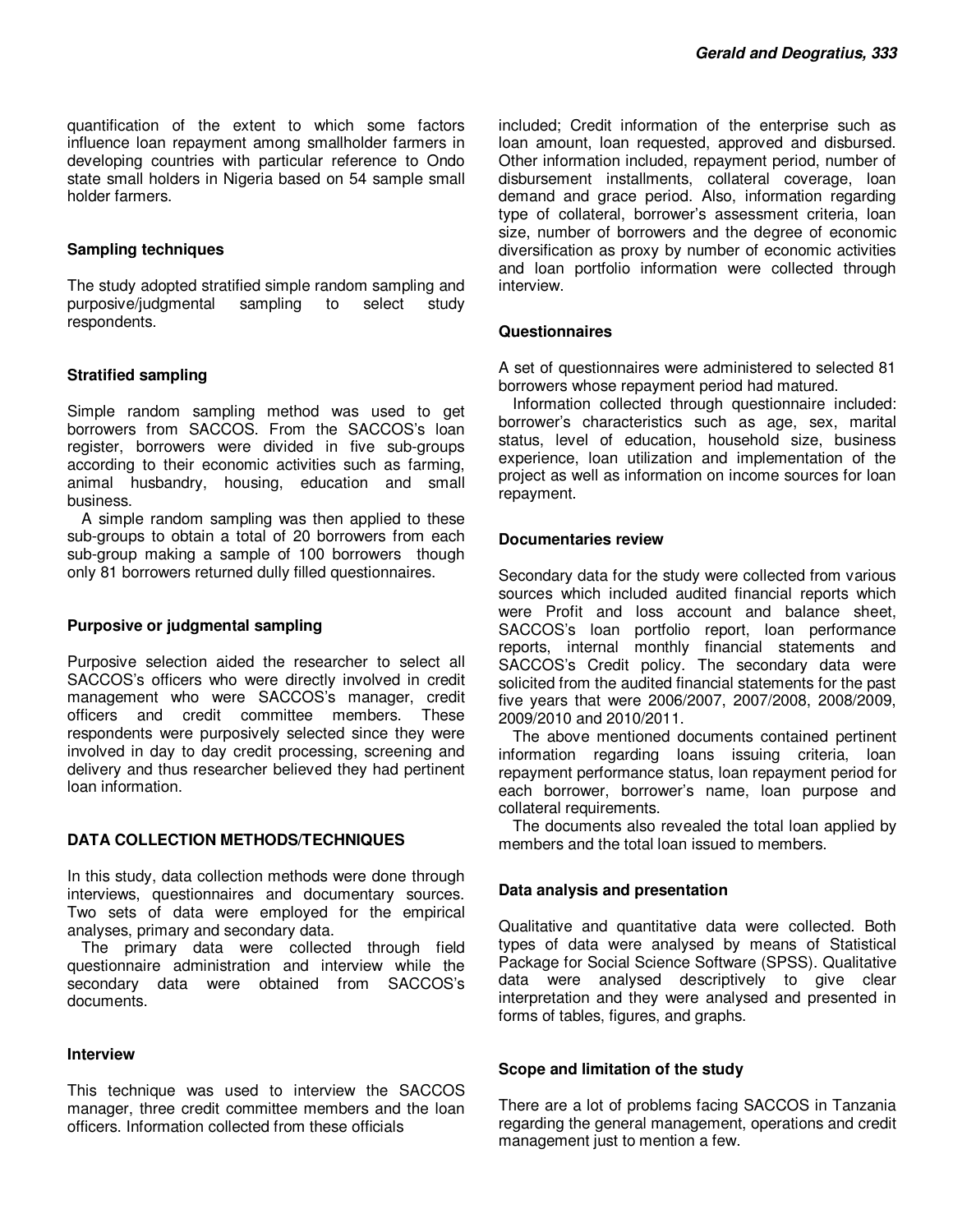| <b>Table 4.7:</b> Credit Rationing Process in SACCOS |  |  |  |  |  |
|------------------------------------------------------|--|--|--|--|--|
|------------------------------------------------------|--|--|--|--|--|

| <b>Credit Rationing Steps</b>                              | Ranking |
|------------------------------------------------------------|---------|
| Inspecting borrower's loan application form                |         |
| Visiting borrower's business premises                      | 2       |
| Checking borrower's guarantor capacity                     | 3       |
| Investigating borrower's repayment background              | 4       |
| Checking borrower's saving and deposit capacity            | 5       |
| Examining borrowers loan objectives                        | 6       |
| Getting borrower's information from relatives or neighbors |         |
| Visiting borrower's loan collateral                        |         |

**Table 4.8:** Amount of Loan Borrowed by Individual Members

| <b>Financial Year</b> | <b>Loan Application Received</b> | <b>Loan Amount Disbursed</b> |
|-----------------------|----------------------------------|------------------------------|
| 2006/2007             | 50,526,000                       | 44,210,000                   |
| 2007/2008             | 99,010,000                       | 89,830,368                   |
| 2008/2009             | 100,212,000                      | 99,056,520                   |
| 2009/2010             | 120,100,000                      | 105,357,929                  |
| 2010/2011             | 150,660,000                      | 132,120,329                  |

**Source:** Field Data (2012)

The finding of the research would have been more satisfactory if it were able to cover these problems in all SACCOS in Mwanza District. The following were the limitations of the study;

Scarcity of resources such as time and money and scatteredness of the members, the study was limited to Victoria SACCOS.

## **PRESENTATION AND DISCUSSION OF RESEARCH FINDINGS**

## **Credit rationing in SACCOS**

Credit rationing process in SACCOS: The study found out that credit rationing in SACCOS composed of the following steps; inspecting borrowers loan application forms, visiting borrower's business premises and make evaluation and checking the capacity of borrower's guarantors. Other steps in credit rationing process were investigating borrower's repayment background and determining borrower's ability through savings and deposit as well as examining borrower's loan objectives and getting borrower's additional information from either relatives or neighbors. The final step in credit rationing process was to visit borrower's loan collateral.

The savings of members also were regarded as collateral that enabled members to borrow from SACCOS according to his/her savings capacity. The capacity of borrower's guarantor and investigation of borrower's repayment background techniques were given equal weight to be the most important techniques in assessing borrower's capacity to repay loan to SACCOS. Table 4.7 summarizes the credit rationing process in SACCOS.

## **Amount of loans applied and received by members**

Table 4.8 shows the amount of loan applied and disbursed to members. The table reveals that the amount of loan released was less than loan applications received implying that SACCOS applies some criteria to ration loans applied by members. What is observed in table 4.8 is thus credit rationing where all applicants could not be eligible for the loan and even those who are eligible get less amount than the amount requested. In the fiscal year 2006/2007 out of the sum of Tanzanian shillings (Tshs) 50, 526,000 that were applied by members as loans only 44,210,000 equivalents to (87%) of total applied loans were disbursed to members. This implies that 13% of credit applications were rationed out .For the year 2007/2008 out of Tshs 99, 010, 000 that were applied only Tshs 89, 830,368 equivalents to 90% of total applied loans were disbursed. During the fiscal year 2008/2009, 2009/2010 and 2010/2011, 99%, 88% and 87% of total applied loans were respectively disbursed to members. Victoria SACCOS mainly applied a type of credit rationing whereby eligible loan applicants get less amount of loan than loan amount desired.

Figure 4.1 further illustrates the trend of the loan amount received over preceding years. The trend shows a continuous increase for the last five years. This was mainly due to large numbers of applicants who were ambitiously applying for loans for the purpose of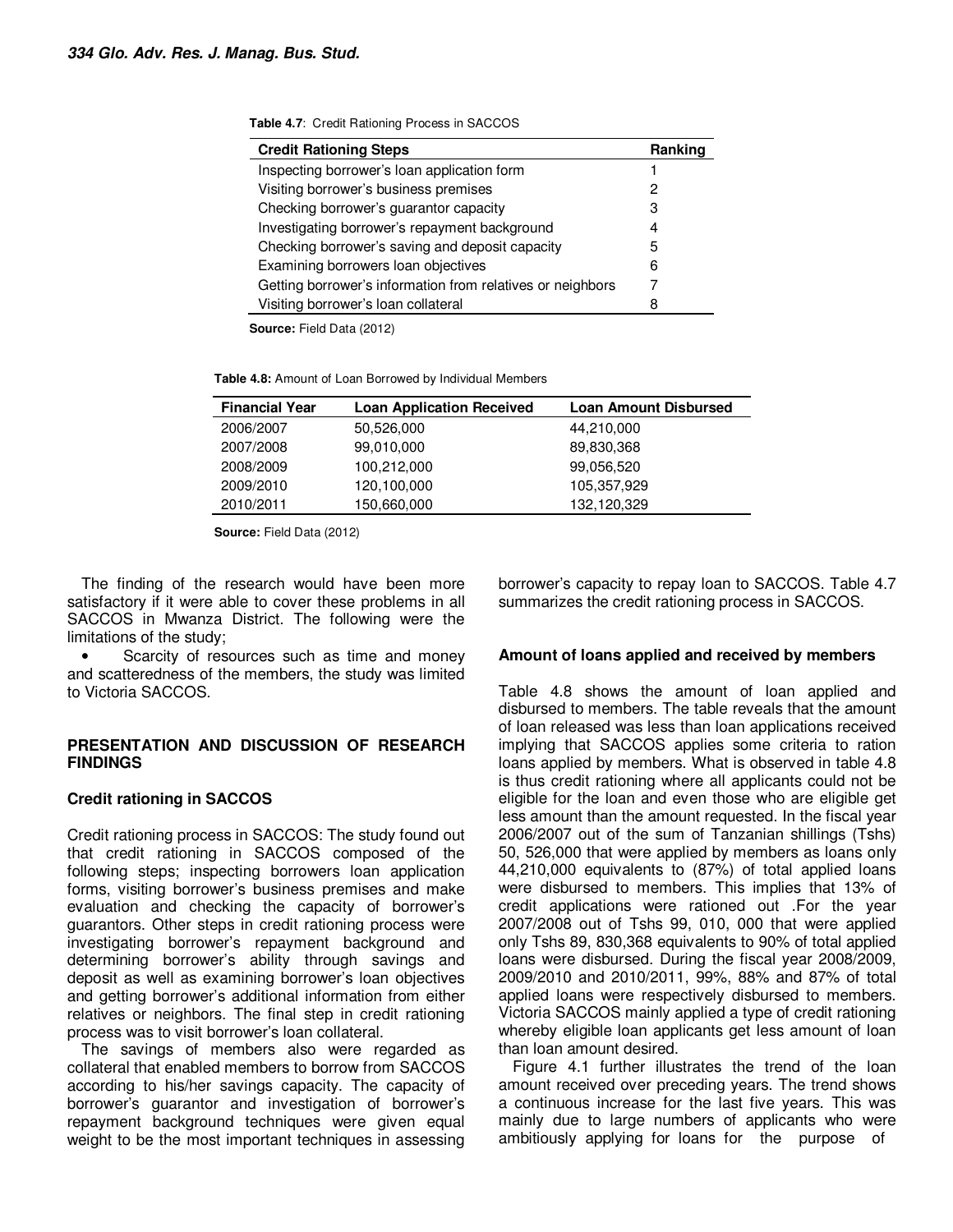

**Figure 4.1:** Loan Amount Received and Borrowed by Individual Members Source: Field Data (2012)

**Table 4.9:** Loan Repayment performance of Borrowers

| Year      | <b>Amount Disbursed</b> | <b>Amount Collected</b> | Default Loan |
|-----------|-------------------------|-------------------------|--------------|
| 2006/2007 | 44,210,000              | 37,111,560              | 7,098,440    |
| 2007/2008 | 89,830,368              | 84,870,150              | 4,960,218    |
| 2008/2009 | 99,056,520              | 83,730,250              | 15,326,270   |
| 2009/2010 | 105,357,929             | 97,380,750              | 17,977,179   |
| 2010/2011 | 132,120,329             | 108,980,000             | 23,140,329   |

Source: Field Data (2012)

alleviating poverty. Also the trend in loan disbursement showed a continuous increase over the last five years.

#### **Loan repayment performance of borrowers**

Table 4.9 shows loan repayment performance of borrowers. According to the table there was continuous increasing trend in the amount of loan disbursed to borrowers over the last five years.

From the financial year 2006/2007 to 2010/2011 there was an increase of amount of loan disbursed by 199% which is almost twice loan amount disbursed in 2006/2007.

However, the trend in amount of loan collected showed an increase but in a decreasing rate. For example, in the financial year 2006/2007 to 2007/2008 there was an increase in the amount of loan collected by 129% but during the financial year 2007/2008 to 2008/2009 amount of loan collected decreased by 1%. From the fiscal year 2009/2010 to 2010/2011 there was an increase in loan amount collected by 12%.

The amount of default loan on the other hand also showed a continuous increase over the past five years. In the fiscal

year 2007/2008 to 2008/2009 loan default amount increased sharply by 2008% which is almost twice amount as compared to preceding fiscal year 2007/2008. Generally in the fiscal year 2006/2007 to 2010/2011 default loan amount increased by 226% that was almost more than two times loan default amount in fiscal year 2006/2007. These statistics revealed that SACCOS's credit rationing

mechanism was not efficient in assessing the borrower's credit worthiness since some borrowers failed to repay loan amount as scheduled in loan contract. If credit rationing mechanism in SACCOS were efficient it was expected that with an increase in loan disbursement over the past five years, there would have been an increase in amount of loan collected.

Figure 4.2 further illustrates the trends of loan amount disbursed, collected and loan default amount.

#### **Variables for credit screening in SACCOS**

Table 4.10 shows factors used for credit rationing in SACCOS. In order to ascertain the factors used for credit rationing in SACCOS, credit committee members, manager and credit officers were given a list of variables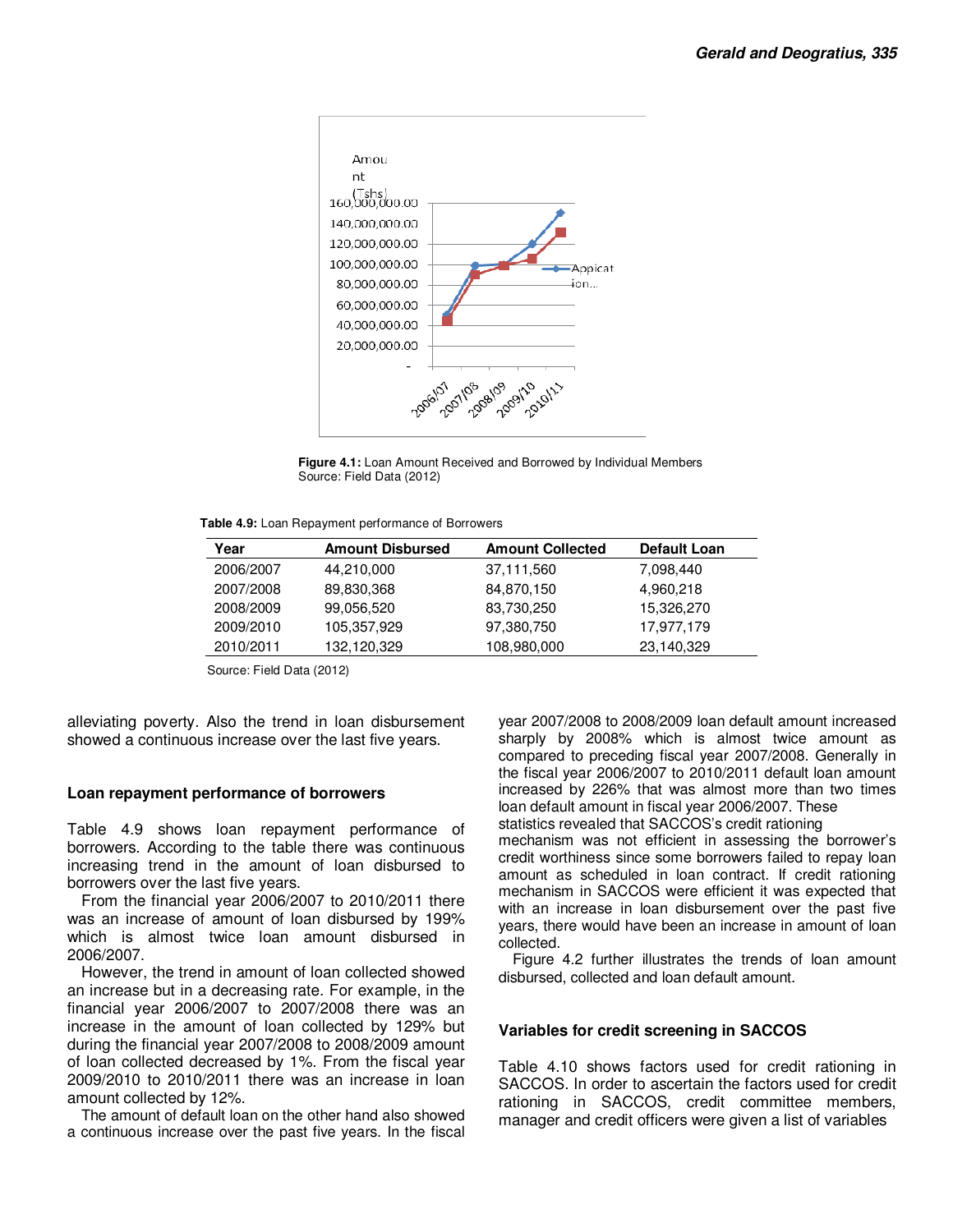

**Figure 4.2: Loan Repayment Performances of Borrowers Source:** Field Data (2012)

**Table 4.10:** Variables for Credit Rationing in SACCOS

| <b>Variables for Credit Screening</b> | Frequency |  |
|---------------------------------------|-----------|--|
| <b>Asset Collateral</b>               | 6         |  |
| Guarantors                            | 6         |  |
| Group Guarantee                       | 2         |  |
| Savings                               | 6         |  |
| Deposit                               | 6         |  |
| Age                                   | 2         |  |
| Education                             | 0         |  |
| <b>Project Running Experience</b>     | 0         |  |
| Alternative source of Income          | 0         |  |
| Sex                                   | 2         |  |

and asked to indicate factors used by SACCOS for credit rationing. They were also given the room to indicate other factors in case they were not listed.

As indicated in Table 4.10, Asset collateral, Guarantors, Savings and Deposits were indicated by 6 respondents (100%) to have being used as factors for credit rationing. Group guarantee, sex and age were indicated by 2 respondents (33%) as factors for credit rationing.

Factors like alternative source of income, education, project experience were not indicated as factors for credit rationing. This implied that during credit rationing process in Victoria SACCOS, education of individual loan applicant, his experience in running economic project and

his alternative sources of income were not considered that is to say, credit rationing mechanism rationed equally illiterate and educated borrower. Moreover, credit rationing in Victoria SACCOS did not distinguish new loan applicants and experience ones and also applicants with single source of income were ranked equally with multiple-source of income loan applicants. Arene (1992) outlined the main factors that determine loan repayment performance among others alternative source of income, education and numbers of years of business experience. From Arene's view point, credit rationing in Victoria SACCOS is said to be weak since it ignores important factors like education, members experience and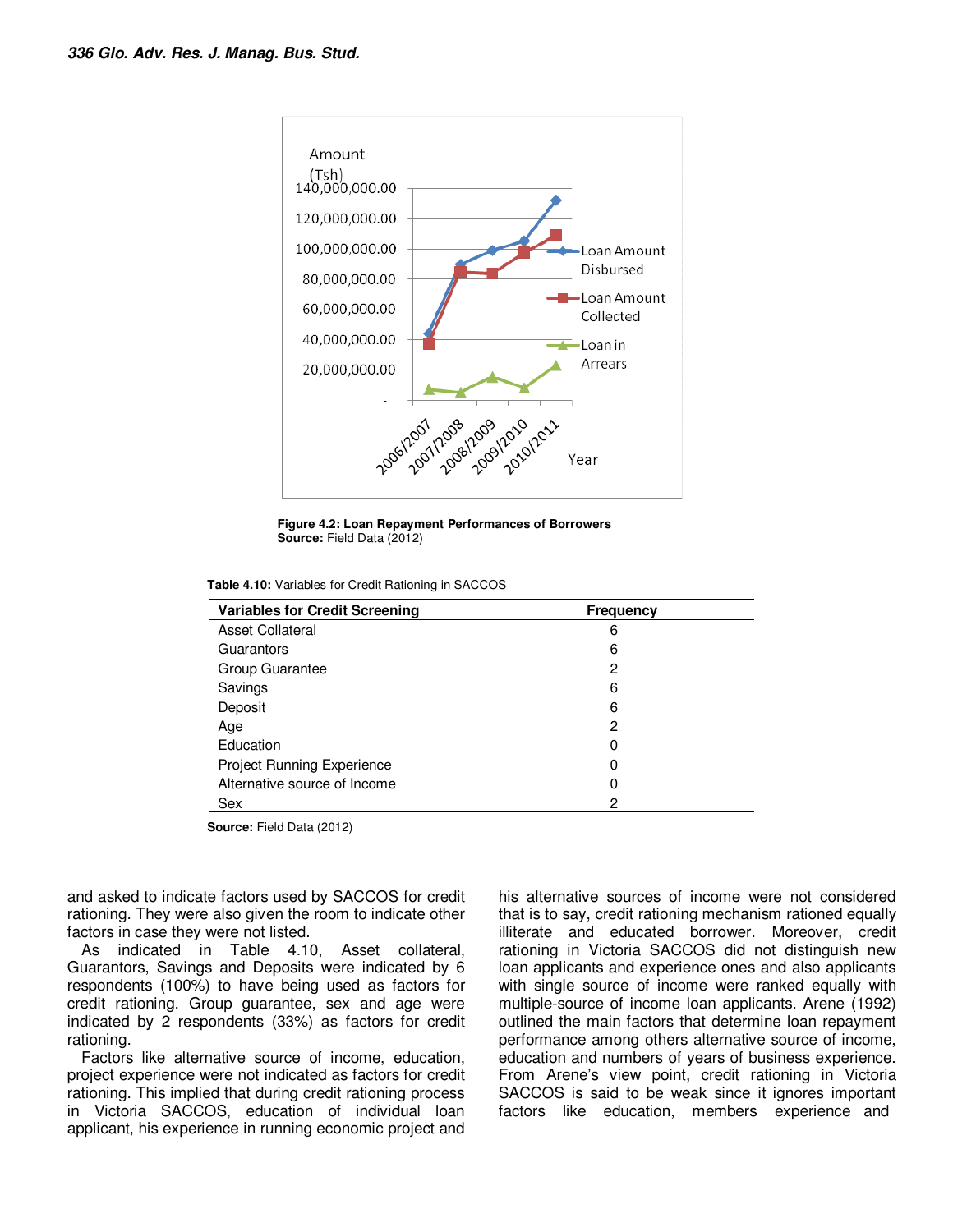| <b>Factors</b>                     | Response        | <b>Members</b>  | <b>SACCOS</b><br>Mgt | <b>Frequency</b> | Percentage      |
|------------------------------------|-----------------|-----------------|----------------------|------------------|-----------------|
|                                    |                 |                 | and Employees        |                  | (%)             |
| <b>Business</b><br>Management      | Agree           | $\overline{73}$ | 6                    | $\overline{79}$  | 91              |
| <b>Skills</b>                      | <b>Disagree</b> | 8               | $\mathbf 0$          | 8                | 9               |
|                                    | Total           | 81              | 6                    | 87               | 100             |
| 0f<br>Alternative<br>source        | Agree           | $\overline{58}$ | 5                    | 63               | 72              |
| Income                             | <b>Disagree</b> | $\overline{23}$ | $\mathbf{1}$         | $\overline{24}$  | 28              |
|                                    | Total           | 81              | 6                    | 87               | 100             |
| Unfavorable<br>weather             | Agree           | $\overline{76}$ | 6                    | 82               | 94              |
| Condition                          | Disagree        | $\overline{5}$  | 0                    | $\overline{5}$   | 6               |
|                                    | Total           | $\overline{81}$ | 6                    | 87               | 100             |
| House hold size                    | Agree           | 62              | $\overline{4}$       | 66               | 76              |
|                                    | Disagree        | 19              | $\overline{2}$       | $\overline{21}$  | 24              |
|                                    | Total           | 81              | 6                    | $\overline{87}$  | 100             |
| Late Loan delivery                 | Agree           | $\overline{72}$ | $\overline{4}$       | $\overline{76}$  | 87              |
|                                    | <b>Disagree</b> | 9               | $\overline{2}$       | 11               | 13              |
|                                    | Total           | 81              | 6                    | 87               | 100             |
| Distance<br>between<br>the         | Agree           | 63              | 4                    | 67               | $\overline{77}$ |
| Project and SACCOS                 | <b>Disagree</b> | 18              | $\overline{2}$       | 20               | 23              |
|                                    | Total           | 81              | 6                    | 87               | 100             |
| <b>Number</b><br>οf<br>οf<br>years | Agree           | 70              | 3                    | 73               | 84              |
| project<br>running                 | <b>Disagree</b> | 11              | 3                    | 14               | 16              |
| experience                         | Total           | 81              | $\overline{6}$       | $\overline{87}$  | 100             |
| Age                                | Agree           | 49              | $\overline{2}$       | 51               | 59              |
|                                    | Disagree        | 32              | 4                    | 36               | 41              |
|                                    | Total           | 81              | 6                    | 87               | 100             |
|                                    | Total           | 81              | $\overline{6}$       | $\overline{87}$  | 100             |
| Loan Diversion                     | Agree           | $\overline{74}$ | 6                    | 80               | 92              |
|                                    | Disagree        | $\overline{7}$  | $\overline{0}$       | 7                | 8               |
|                                    | Total           | 81              | 6                    | 87               | 100             |
|                                    | Agree           | 54              | 1                    | 55               | 63              |
| <b>Credit Rationing</b>            | Disagree        | 27              | 5                    | $\overline{32}$  | 37              |
|                                    | Total           | 81              | $\overline{6}$       | 87               | 100             |

**Table 4.11:** Factors influencing Loan repayment performance of borrowers

alternative source of income that affects loan repayment performance.

## **Factors influencing loan repayment performance.**

In order to find out the factors that influence loan repayment respondents were asked to indicate the extent to which they agree or disagree with the statement regarding the factors influencing borrowers' loan repayment performance.

Table 4.11 shows the percentage of respondents with their views regarding the factors that influenced loan repayment performance. Each item in the table was analysed independently.

The findings in table 4.11 indicated that 79 respondents (91%) said that business management skills influenced loan repayment performance and 63 respondents (72%) said that alternative source of income influenced loan repayment performance. The findings also indicated that 82 respondents (94%) said that loan repayment

performance was influenced by unfavorable weather conditions especially for loans utilized for farming activities and 66 respondents (76%) said that loan repayment performance was influence by house hold size. Table 4.11 further revealed that 76 respondents (87) said that late loan delivery influenced loan repayment performance, 66 respondents (77%) said that loan repayment performance was also influenced by the distance between the SACCOS and the member's project.

These research findings are in line with the findings of Arene (1992) who outlined the main factors that determine loan repayment performance as alternative source of income, age, number of years of business experience, distance between home and source of loan, education, household size, adoption of innovations, and credit needs.

Research findings in Table 4.11 Also shows that73 respondents (84%) said that number of years of project running experience influenced loan repayment performance and 51 respondents (59%) said that age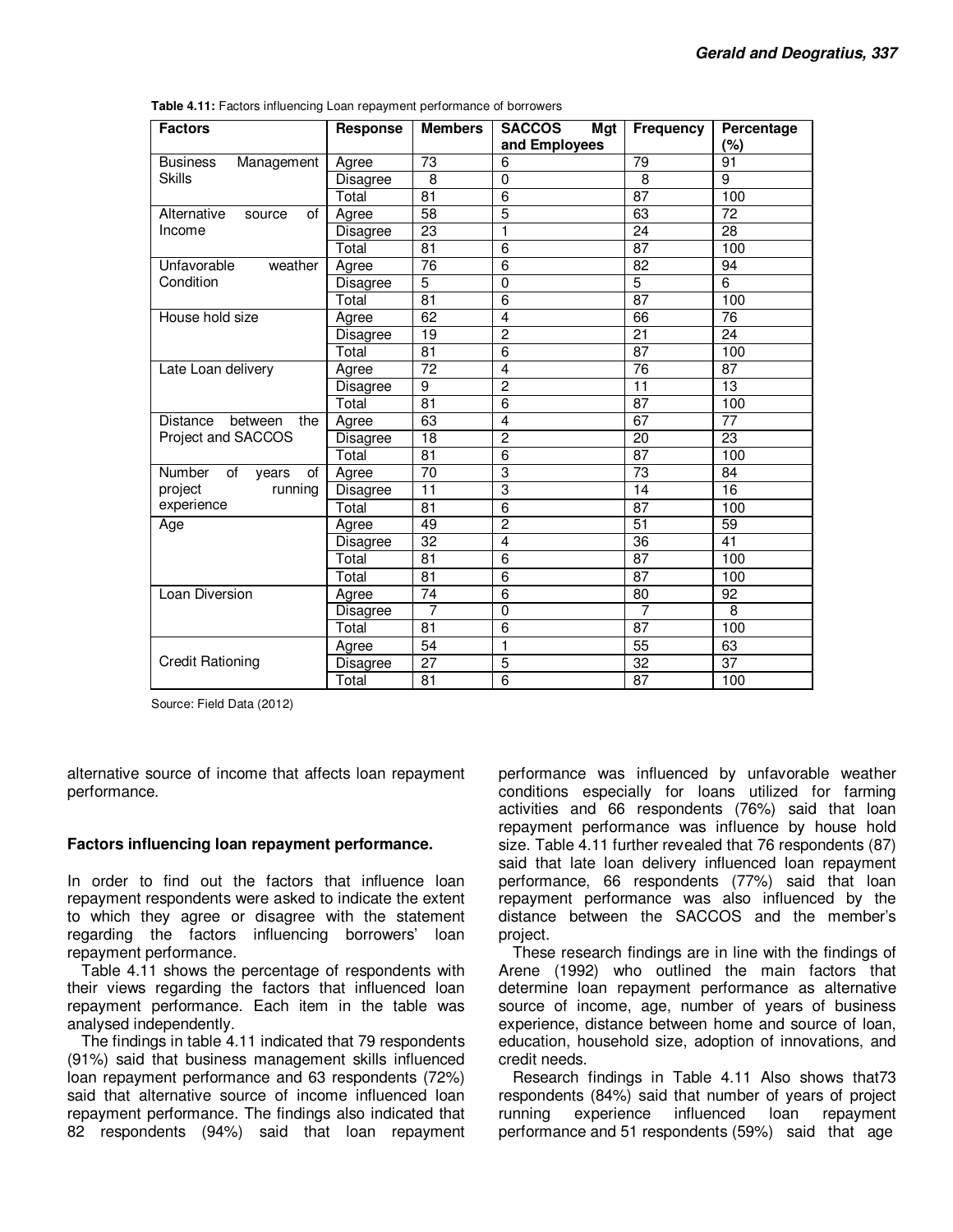| <b>Status of Credit Rationing</b> | <b>Frequency</b> | Percentage (%) |
|-----------------------------------|------------------|----------------|
| <b>Rationed Loans</b>             | 38               | 4/             |
| Un-rationed Loans                 | 43               | 53             |
| Total                             | 81               | 100            |

influenced loan repayment performance. The other factor that was mentioned by respondents that influenced loan repayment and supported by 80 respondents (92%) was loan diversThese finding are in line with that of Mwakilema (2006) who studied the role of SACCOS in provision of financial services in rural areas in Arumeru and concluded that loan repayment performance of borrowers in the studied SACCOS was influenced by some borrowers who diverted loan to activities other than those intended for such as solving household social problems.

He also adds that loan that was invested in agricultural activities was not repaid due to drought that affected production of crops.

Table 4.11 also shows that 55 respondents (63%) said that credit rationing influenced loan repayment performance and 32 respondents (37%) disagreed that credit rationing influenced loan repayment performance.

## **Credit rationing**

Table 4.19 shows the status of credit rationing in the studied SACCOS. The table revealed that out of 81 loans that were issued 38 loan applications (47%) were rationed while 43 loan applications (53%) were not rationed.

Loan applications that were rationed means that loan applicants received less amount of loan that the amount applied in loan application forms.

Credit rationing in SACCOS was done in two major steps which the first step involved by careful scrutiny of loan applications by credit officers to find out whether borrowers adhered to basic requirements for credit as per SACCOS's credit policy. The second step involved further scrutiny by credit committee members whereby the committee is required to satisfy themselves about the credit worthiness of the loan applicant including assessment of borrower's actual credit needs and ability to use credit. Credit needs of loan applicants may be assessed by examining applicant's project financial statements such as cash flow and income statement.

Applicant's ability to utilize credit was done through considering borrowers experience in borrowing and repaying loans as per repayment schedule. Credit committee members also are required to visit loan applicant's project premise as a proof of the existence of

the project.

Credit rationing also has both negative and positive impacts on loan repayment performance.

When credit rationing is done effectively, borrowers will receive adequate loan amount as per their credit needs and ability to utilize credit and therefore they are expected to have high repayment performance.

On the other hand, when credit rationing system is weak, borrowers may receive loan amounts that are contrary to their credit needs and their ability to utilize credit

## **Comparison of the factors used for credit rationing and loan repayment**

In order for screening mechanism to be efficient it has to consider the factors that influence loan repayment performance. For the purpose of assessing the effectiveness of SACCOS screening mechanism, the researcher aimed at comparing the factors used for credit rationing and the factors that influence loan repayment performance.

Table 4.21 Provides analysis the factors used for credit rationing and factors that affect loan repayment performance. Factors that affect loan repayment performance such as unfavorable weather condition, late loan delivery and loan diversion were not compared since they cannot be predicted in advance before issuing loan.

Left hand side of table 4.21 shows the factors influencing loan repayment performance while the right hand side shows the factors used by SACCOS in credit rationing. Table 4.21 showed that, only one factor that was age appeared on both sides. This implied that age as a factor that affected loan repayment performance was the only factor that was considered by SACCOS in credit rationing and the rest of the factors that affects loan repayment performance were not considered in credit rationing.

 Table 4.21 further revealed that among the six factors that were used by SACCOS in credit rationing, only one factor affected loan repayment. This shows that credit rationing mechanism could not ensure loan recovery since it did take into consideration the factors for loan repayment. For a credit rationing to be sound, it has to take into consideration among other factors, the factors that affect loan repayment performance.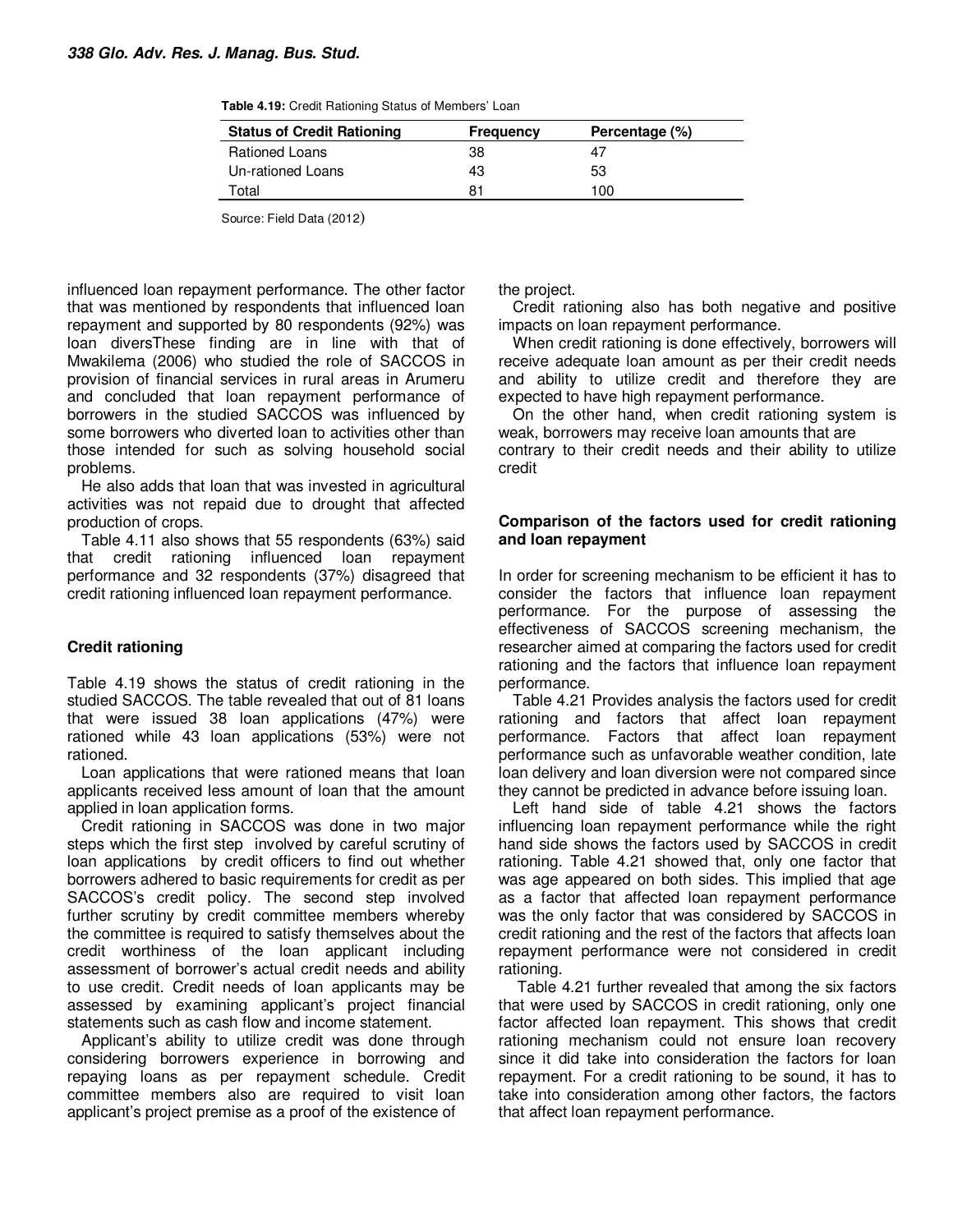| <b>Factors</b>                                                         | Factors used for credit rationing in SACCOS |         |                    |            |                                    |                     |     |                                  |
|------------------------------------------------------------------------|---------------------------------------------|---------|--------------------|------------|------------------------------------|---------------------|-----|----------------------------------|
| influencing<br>Loan<br>repayment                                       | Saving                                      | Deposit | Group<br>Guarantee | Guarantors | Alternative<br>source of<br>Income | Asset<br>collateral | Age | Project<br>Running<br>Experience |
| <b>Business</b><br>Management<br><b>Skills</b>                         |                                             |         |                    |            |                                    |                     |     |                                  |
| Alternative<br>of<br>source<br>Income                                  |                                             |         |                    |            |                                    |                     |     |                                  |
| hold<br>House<br>size                                                  |                                             |         |                    |            |                                    |                     |     |                                  |
| <b>Distance</b><br>between the<br>Project<br>and<br><b>SACCOS</b>      |                                             |         |                    |            |                                    |                     |     |                                  |
| of<br><b>Number</b><br>0f<br>years<br>project<br>running<br>experience |                                             |         |                    |            |                                    |                     |     |                                  |
| Age                                                                    |                                             |         |                    |            |                                    |                     |     |                                  |

**Table 4.21:** Comparison of the factors for credit rationing and loan repayment

Source: Field Data (2012)

## **SUMMARY OF FINDINGS, CONCLUSIONS AND RECOMMENDATION**

#### **Variables for credit rationing**

The findings from the studied SACCOS as in table 4.10 indicated that major factors used by SACCOS for credit rationing were Savings, deposits, group guarantee, sex, guarantors, age, and asset collateral.

## **Factors influencing loan repayment performance**

The study found that the factors that affected loan repayment performance in Victoria SACCOS were business management skills, alternative source of income and unfavorable weather conditions as indicated in table 4.11. Other factors that were found to influence loan repayment performance were, house hold size of the borrower, late loan delivery and distance between the SACCOS and the project (table 4.11)

Research findings in Table 4.11 Also indicated that number of years of project runs experience, age, credit rationing and loan diversion influenced loan repayment performance.

## **Comparison of the factors for credit rationing and loan repayment**

The study found out in table 4.21 that among the six factor that were used for credit rationing in SACCOS which were, asset collateral, guarantors, savings, deposits, group guarantee age and sex only one factor which was age influenced loan repayment performance

## **Conclusions**

## **Loan repayment performance of borrowers**

Generally, the evidence from the findings revealed that loan repayment performance of borrowers was very low since the amount of default loans had shown an increasing trend over the past five years in Victoria SACCOS.

## **Credit rationing mechanism in victoria SACCOS**

Research findings indicated that credit rationing mechanism used by SACCOS was weak since it failed to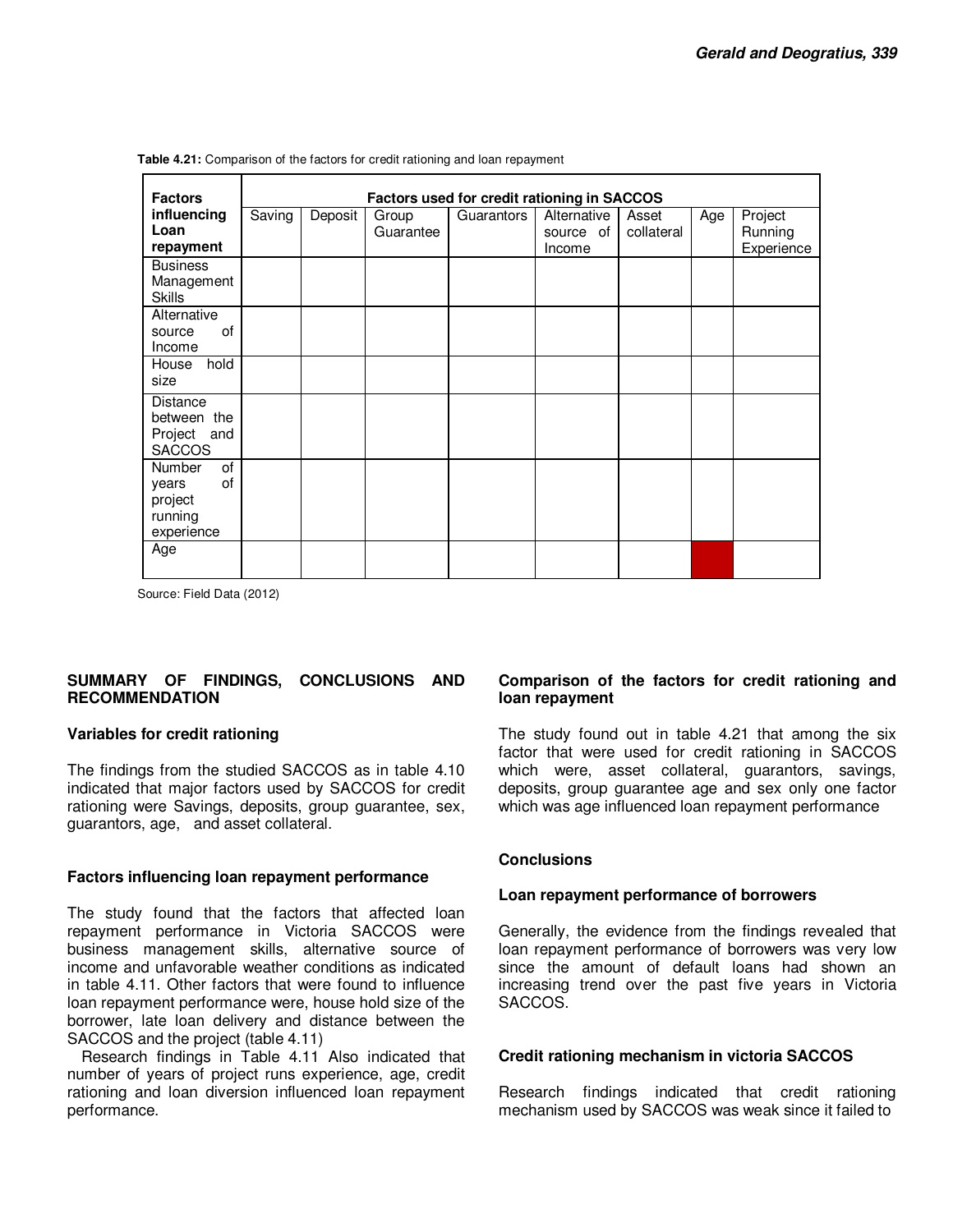ensure timely loan repayment. Credit rationing system of SACCOS was also concluded to be weak since it took into account only one factor that influenced loan repayment performance.

 Credit rationing mechanism to be effective, it needs to take into account among others factors, the factors that influence loan repayment performance when screening loan applicants.

## **RECOMMENDATIONS**

#### **Recommendations to SACCOS management**

Based on the findings, discussion and conclusion drawn in the study, researcher recommends as follows; there is a need to develop tailor made financial products particularly credit products that suit majority of the members in rural areas taking into consideration the nature of their economic activities. In most rural areas the major economic activity is agriculture. For effective production, farmers are to be facilitated with farm implements and inputs. In this case, SACCOS need to offer demand driven products credit products are in line with member's requirements.

In order to develop effective credit rationing system, credit committee members are recommended to visits borrower's business premises, verify borrower's asset collateral and enquire borrower's additional information during rationing process so as to ensure that only credit worthy borrowers are granted loans.

 It is also recommended that SACCOS's management should offer training on proper loan utilization and business management skills to members so as to enable them to manage their loans and business profitably and thus be able to repay their loans on time.

Training is also recommended to SACCOS's staff and credit committee members on credit management and designing of effective credit rationing mechanism so that they can be able to identify creditworthy borrowers from non-creditworthy borrowers.

## **Recommendations to the Government**

In order for the rural people to have access to financial services and engage in economic activities to alleviate poverty, they should be sensitized to form SACCOS in their residential areas where they can access financial services easily.

The government also needs to allocate sufficient financial and human resources to the cooperative department order to facilitate training and capacity building to SACCOS so as to improve loan recovery.

 In order to monitor increased loans default rates to SACCOS, the legal framework and court practices should be revised to expedite the rulings of SACCOS' loan

default cases. Similarly, the regulatory frame work should be able to take legal action including seizing of personal properties of SACCOS' leaders who mismanage SACCO's resources for their personal benefit.

## **ACKNOWLEDGEMENT**

We are very much indebted to all those who facilitated my access to data and information. We are deeply thankful to the management of Victoria SACCOS especially the manager Mr. Constantine Mayala.

We are equally grateful to SACCoS's credit committee members and SACCoS's members for information they shared with me that made this study successful.

Despite such contributions from different people, We are solely responsible for the study contents and facts.

#### **REFERENCES**

- Abafita J (2003). Microfinance and Loan Repayment Performance, MSC Thesis in Eco. Addis Ababa University, Ethiopia
- Abel A, Eberly JC (2004). Investment, valuation and growth options, mimeo, Northwestern University
- Arene CJ (1992) Loan Repayment and Technical Assistance Among Small Holder Maize Farmers in Nigeria, African Review of Money, Finance and Banking.
- Aryeetey E (1995). Filling the niche-informal finance in Africa, East African Educational Publishers Ltd, Nairobi
- Baker CB, Dia B (1987). Default Management in Agricultural Lending Program in Ivory Coast, Savings and Dev. XI, 2
- Chirwa EW (1997). Econometric Analysis of the Determinants of Agricultural Credit Repayment in Malawi, African Review of Money, Finance and Banking.1 2.
- Fry M (1995). Money Interest and Banking in Economic Development, Second Edition, the John Hopkins University Press
- Ghatak M, Guinnane T (1999). The Economics of Lending with Joint Liability: Theory and Practice, J. of Dev. Eco. 60.
- Hodgman D (1960). Credit Risk and Credit Rationing, Quarterly Journal of Eco. 74
- Hunte CK (1996). Controlling Loan Default and improving the lending technology in Credit institutions, Savings and Dev. XX, 1.
- Jaffee MD (1971). Credit Rationing and the Commercial Loan Market, An Econometric Study of the Structure of the Commercial Loan Market, John Wiley and Sons, Newyork
- Jaffee D, Joseph S (1990). Credit Rationing, in Handbook of Monetary Eco. II,
- Ledgerwood J (1999). Sustainable Finance with the Poor, Micro finance Handbook: An Institutional and Financial Perspective. Washington, D.C: The World Bank.
- Mengistu B (1997). Determinants of Micro Enterprise Loan Repayment and Efficiency of Screening Mechanisms in Urban Ethiopia: The case of Bahir Dar and Awassa towns. Msc. thesis, Addis Ababa University.
- Mensah C (1999). Bank Credit provision and Performance Measurement: The Experience of Rural Banking in Ghana, Master's Thesis
- Mwakilema NS (2006). The role of SACCOS in the Provision of Financial Services in Rural Areas, the case of Arumeru District Arusha, Unpublished MBA (Finance) Dissertation, University of Dar es salaam.
- Njoku JE, Odii MACA (1991). Determinants of Loan Repayment under the Special Emergency Loan Scheme (SEALS) in Nigeria: A Case Study of Imo State, African Review of Money, Finance and Banking, No.1
- Padmanabhan KP (1981). Hedging Loan Delinquency in Rural Credit Projects: Lessons from Indian Experience, Savings and Dev. 4.